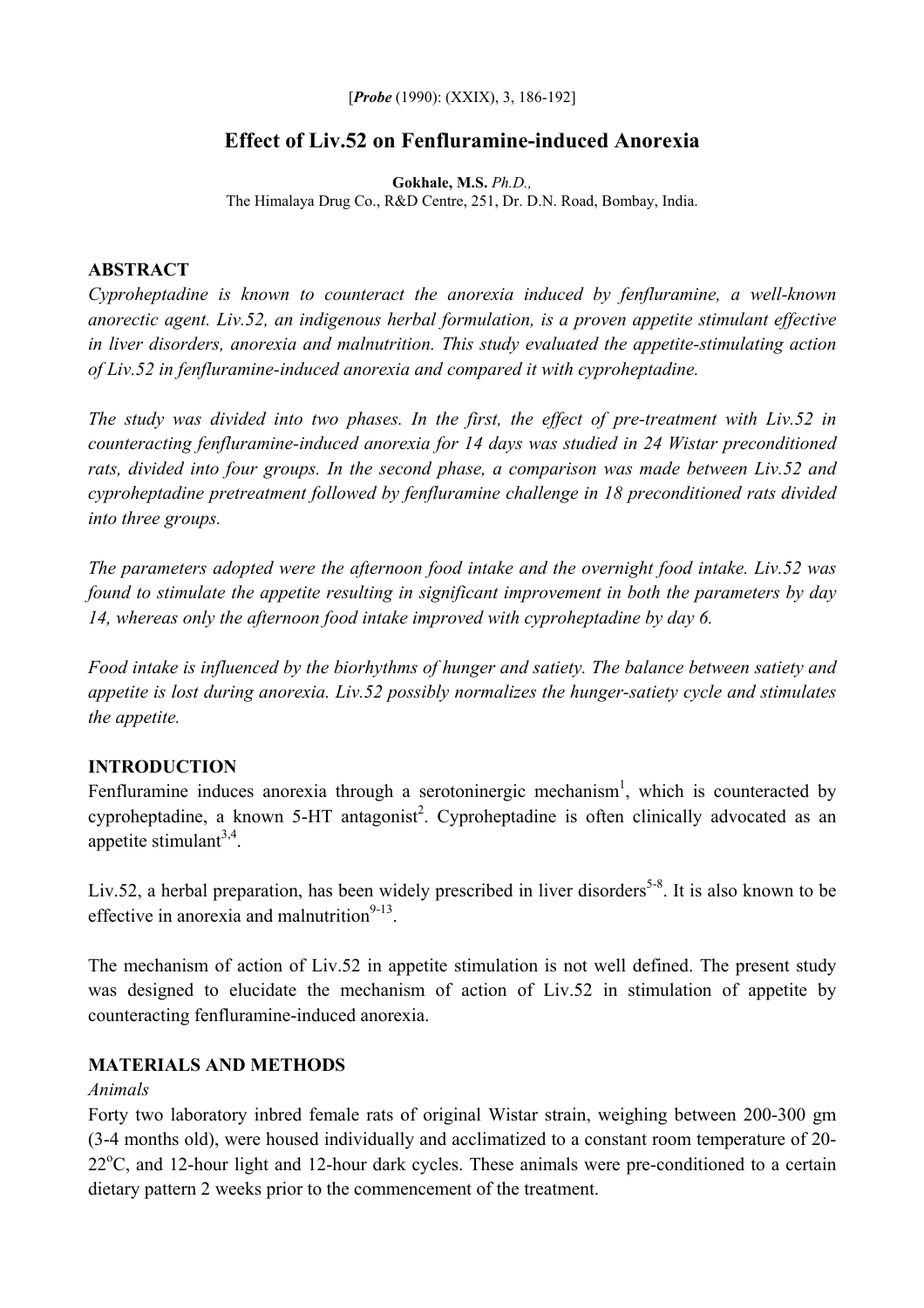## *Drugs used in the study*

- 1. Liv.52 powder (The Himalaya Drug Company), 3 gm/kg orally
- 2. Fenfluramine HCl (Serdia), 10 mg/kg orally
- 3. Cyproheptadine HCl (Merind), 6 mg/kg.

### *Pre-conditioning of animals to a dietary pattern*:

The animals were acclimatized to a dietary pattern for 2 weeks. Between 16.30 hours to 09.30 hours (next morning) the rats were given 20 gm of standard rat feed pellets (Lipton) in pre-weighed containers. The leftover food was withdrawn at 9.30 hours next morning and weighed again to accurately quantify the overall food consumption. This was termed as Overnight Food Intake. The rats were fasted between 09.30 hours to 14.30 hours during the day. At 14.30 hours, 15 gm of a semisolid, palatable diet was offered for 30 minutes in pre-weighed containers. The leftover food was removed at 15.00 hours and weighed. This was designated as the Afternoon Food Intake. The semisolid palatable diet consisted of condensed milk as a sweetening agent, water and powdered food pellets in 1:3:4 proportions. Daily record of afternoon as well as overnight food intake was maintained.

### *Liv.52 pre-treatment followed by fenfluramine challenge*

The effect of pre-treatment with Liv.52 in counteracting fenfluramine-induced anorexia for 14 days was studied in 24 pre-conditioned animals.

The animals were divided into four groups: (1) Group I was given tap water orally at 10.30 hours from day 1 to day 14, (2) 6 rats in Group II were given Liv.52 (3 gm/kg) orally as uniform suspension in tap water at 10.30 hours from day 1 to 14. This treatment preceded the afternoon food intake by 4 hours, (3) Rats in Group III were administered fenfluramine (10 mg/kg) orally, suspended in water, at 12.30 hours on day 7 and day 14 in a single dose. This treatment preceded the afternoon food intake by 2 hours and (4) Group IV animals received Liv.52 (3 gm/kg) as suspension in tap water orally at 10.30 hours from day 1 to 14. On day 7 and day 14, in addition, they also received fenfluramine (10 mg/kg) orally as a single dose, at 12.30 hours, i.e. 2 hours after Liv.52 treatment.

## *Comparison between Liv.52 and cyproheptadine pre-treatment followed by fenfluramine challenge*

The appetite-stimulating effect of Liv.52 was compared with that of cyproheptadine. Eighteen preconditioned rats were divided into 3 groups. As in the previous study, animals in Group I received water orally at 10.30 hours from day 1 to day 14. Group II animals received cyproheptadine, 10 mg/kg orally, at 10.30 hours from day 1 to day 14. Cyproheptadine was suspended in water. Rats in Group III received Liv.52, 3 gm/kg, in suspension at the same time for 14 days. On day 14, all the animals were challenged by a single dose of fenfluramine, 10 mg/kg at 12.30 hours.

## **RESULTS**

## *Liv.52 pre-treatment followed by fenfluramine challenge*

Table 1 indicates that the difference in the overnight food intake of different groups was statistically not significant indicating low variability between the groups before starting the treatment.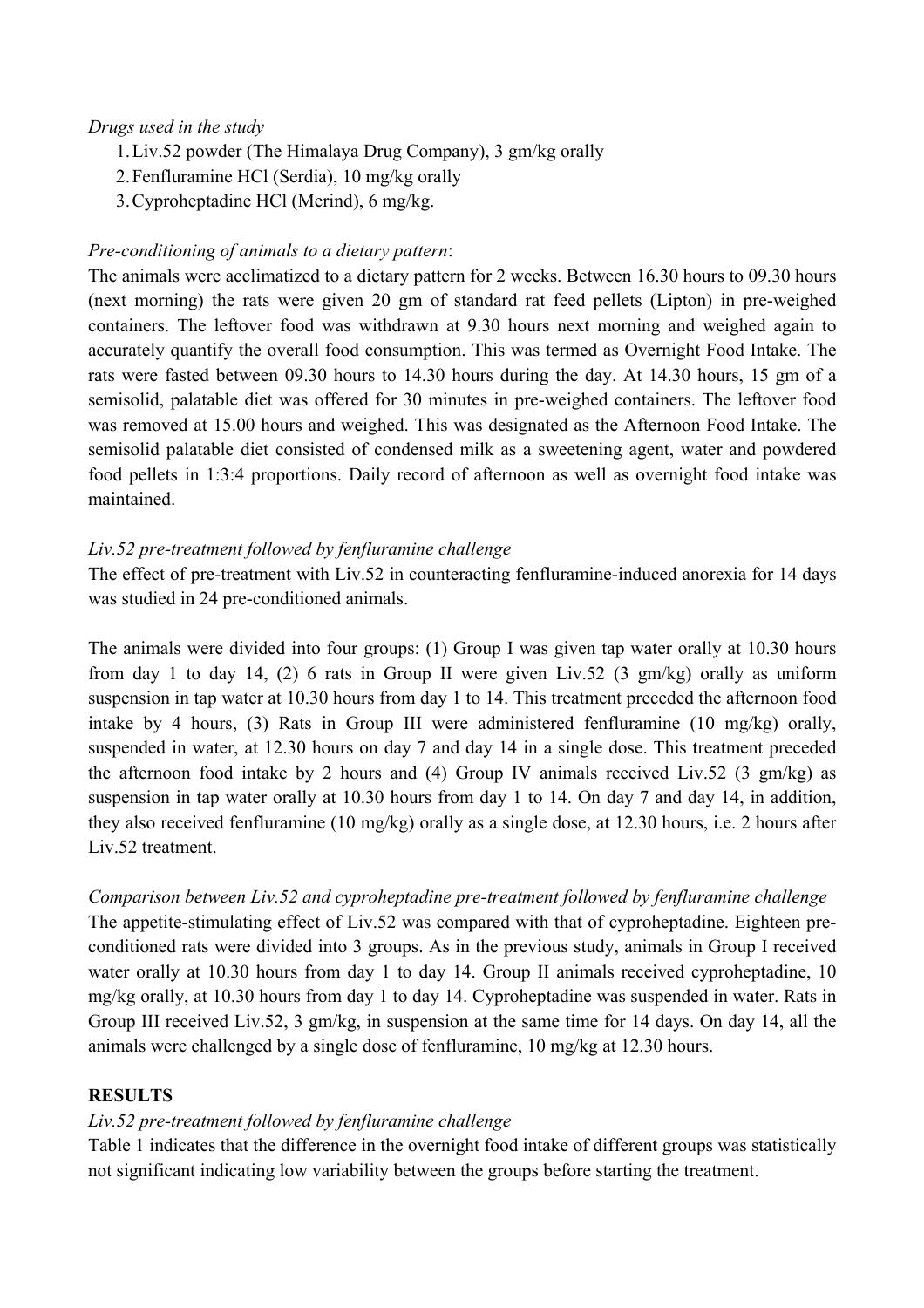| <b>Table 1:</b> Overnight food intake (out of 20 gm) of the different groups on day 0 (Mean $\pm$ SE) |                      |                     |                           |                                     |  |  |
|-------------------------------------------------------------------------------------------------------|----------------------|---------------------|---------------------------|-------------------------------------|--|--|
| Day                                                                                                   | Group I<br>Tap water | Group III<br>Liv.52 | Group III<br>Fenfluramine | Group IV<br>$Liv.52 + Fenfluramine$ |  |  |
|                                                                                                       | $8.00 \pm 0.59$      | $8.50 \pm 1.88$     | $7.50 \pm 1.38$           | $8.83 \pm 1.33$                     |  |  |

Following the single dose of fenfluramine challenge on day 7 and day 14 to Group III animals, there was significant reduction in both the afternoon and overnight food consumption. The reduction in food consumption was more at night (Table 2).

Figure 1 depicts the change in overnight food intake with different treatments. There was no change in overnight food intake of Group I animals receiving water. Animals treated with only Liv.52 in Group II showed increase in the food intake. This increase was significant on day 14, as compared to the food intake in Group I animals receiving tap water and also compared to day 0 of the same group.

In animals of Group IV pre-treated with Liv.52, fenfluramine caused significant reduction in food intake on day 14. However, the extent of this reduction in food intake was less with Liv.52 pre-treatment for 14 days, as compared to that due to fenfluramine alone. It was observed that Liv.52 partly counteracted the effect of fenfluramine.

## *Comparison between Liv.52 and cyproheptadine pre-treatment, both followed by fenfluramine challenge*

After conditioning to the specific food pattern, there was no variability between the animals in the different groups on day 0. As indicated in Table 3, Fig. 2, cyproheptadine and Liv.52 treatment to Groups II and III respectively from day 1 to 13 improved the afternoon food intake of the animals. The average food intake of the animals treated with Liv.52 for 13 days was significantly

| <b>Table 2:</b> Reduction in the food intake<br>(in gm) due to fenfluramine (Group III) (Mean $\pm$ SE) |                              |                       |  |  |
|---------------------------------------------------------------------------------------------------------|------------------------------|-----------------------|--|--|
| Days                                                                                                    | Afternoon food intake        | Overnight food intake |  |  |
| 0                                                                                                       | $10.33 \pm 1.54$             | $7.50 \pm 1.38$       |  |  |
|                                                                                                         | $4.00 \pm 0.73$ <sup>+</sup> | $1.17 \pm 0.31^{+4}$  |  |  |
| 14                                                                                                      | $5.67 \pm 1.17*$             | $3.83 \pm 1.01$ **    |  |  |
| $p<0.01$ compared to day 0                                                                              |                              |                       |  |  |

 $^{++}p<0.001$  compared to day 0

\*,\*\* *p*<0.05 compared to day 0



| <b>Table 3:</b> Effect of fenfluramine on the afternoon food intake<br>(in gm) in the different animal groups (treated with Liv.52<br>and cyproheptadine) on day 14 (Mean $\pm$ SE) |                                |                                                  |  |  |  |
|-------------------------------------------------------------------------------------------------------------------------------------------------------------------------------------|--------------------------------|--------------------------------------------------|--|--|--|
| Groups                                                                                                                                                                              | Food intake<br>on day 13       | Food intake<br>on day 14 (after<br>fenfluramine) |  |  |  |
| Group I<br>(Tap water)                                                                                                                                                              | $11.20 \pm 1.59$<br>(74.67%)   | $4.40 \pm 0.93*$<br>$(29.33\%)$                  |  |  |  |
| Group II<br>(Cyproheptadine)                                                                                                                                                        | $9.50 \pm 1.85$<br>$(63.33\%)$ | $6.75 \pm 0.95$<br>$(58.33\%)$                   |  |  |  |
| Group III<br>(Liv.52)                                                                                                                                                               | $13.60 \pm 0.87$<br>(90.67%)   | $5.60 \pm 1.21$ **<br>$(37.33\%)$                |  |  |  |
| $* p<0.001$ as compared to day 13 and average of day 1 to 13<br>** $p$ <0.001 as compared to day 13 and average to day 1 to 13                                                      |                                |                                                  |  |  |  |
|                                                                                                                                                                                     |                                |                                                  |  |  |  |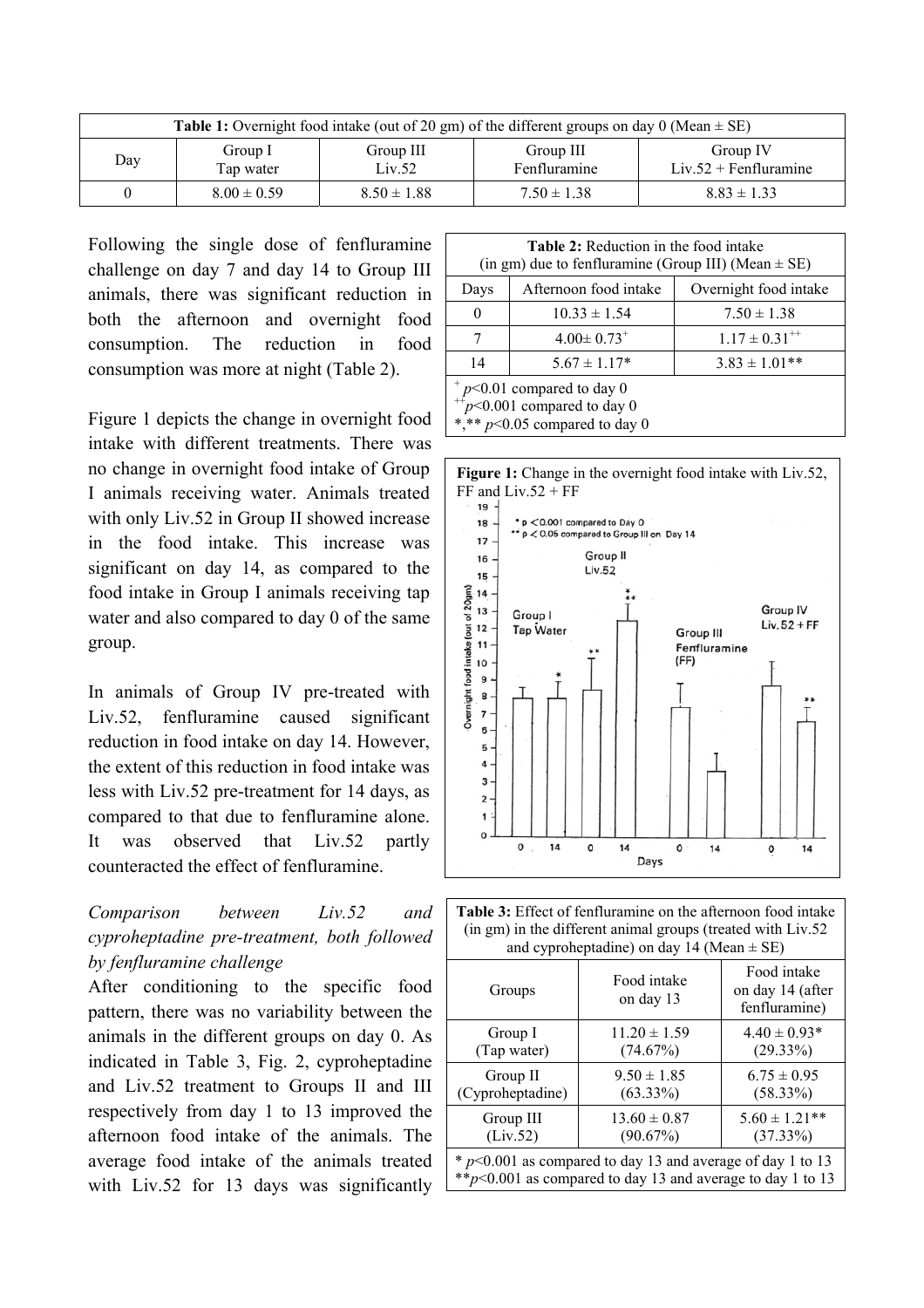higher compared to day 0. Cyproheptadine increased the food intake of Group II animals significantly by day 6 and thereafter there was marginal decline.

On day 14, following fenfluramine challenge, there was significant reduction in the afternoon food intake of tap water-treated animals in Group I (Table 3). The cyproheptadine-treated group did not show any decreased in the food intake. Also, food intake in the cyproheptadine-treated group was significantly higher as compared to that in the water-treated animals on day 14 after fenfluramine challenge (Fig. 2). Significant reduction in the food intake of Liv.52-treated animals was also observed as compared to their average intake with fenfluramine challenge.

#### **DISCUSSION**

Fenfluramine is a well-known anorectic agent. It acts via the release and prevention of uptake of

serotonin in the presynaptic neurones<sup>14</sup>. Brain serotonin and carbohydrate intake are linked. In this study, a carbohydrate-rich diet was offered to the animals in the afternoon. Fenfluramine, 10 mg/kg, brought about significant reduction in food intake, both in the afternoon as well as at night. This observation confirmed the suitability and validity of the animal model used for inducing anorexia, irrespective of a bland standard diet or a carbohydrate-rich diet.

Liv.52 stimulated the appetite, improving the food intake both in the afternoon and at night significantly by day 14. Cyproheptadine increased the afternoon food intake significantly by day 6. However, on day 13, there was marginal reduction, probably due to development of tolerance.

On day 14, significant reduction in food intake due to fenfluramine was observed in the group of animals receiving water thus reconfirming the suitability of this animal model for food intake and anorexia studies.

The cyproheptadine-treated group showed no change in the afternoon food intake in response to fenfluramine on day 14, indicating antagonism by cyproheptadine to the fenfluramine effect. Fenfluramine to the fenfluramine effect. Fenfluramine did not induce anorexia in the groups pretreated with cyproheptadine. The degree of antagonism on day 14 was significant when compared to fenfluramine-induced anorexia in the water-treated animals.

The degree of anorexia was significantly reduced in the overnight food intake following fenfluramine challenge in animals pre-treated with Liv.52. A similar trend was observed in the afternoon. Possibly Liv.52 antagonizes partially the effect of fenfluramine through the serotoninergic mechanism.

 $p < 0.001$  compared to Day 13 + p < 0.02 compared to Day 0 ++ p < 0.01 compared to Group I on Day 14  $15$  $14$ 13  $\cdot$  12  $\overline{I}$ 5 Ţ,  $\overline{\mathbf{4}}$  $\overline{\mathbf{3}}$  $\overline{2}$ 'n  $\Omega$ Group III **Group II** Group I Day 0 13 14  $\Omega$ 13 14 Day Day 0 13 14

challenge

**Figure 2:** Comparison between Cyproheptadine and Liv.2 pretreatment followed by Fenfluramine

> Group I - Tap Water Group II - Cyproheptadir Group III - Liv.52 Fenfluramine to all the groups on Day 14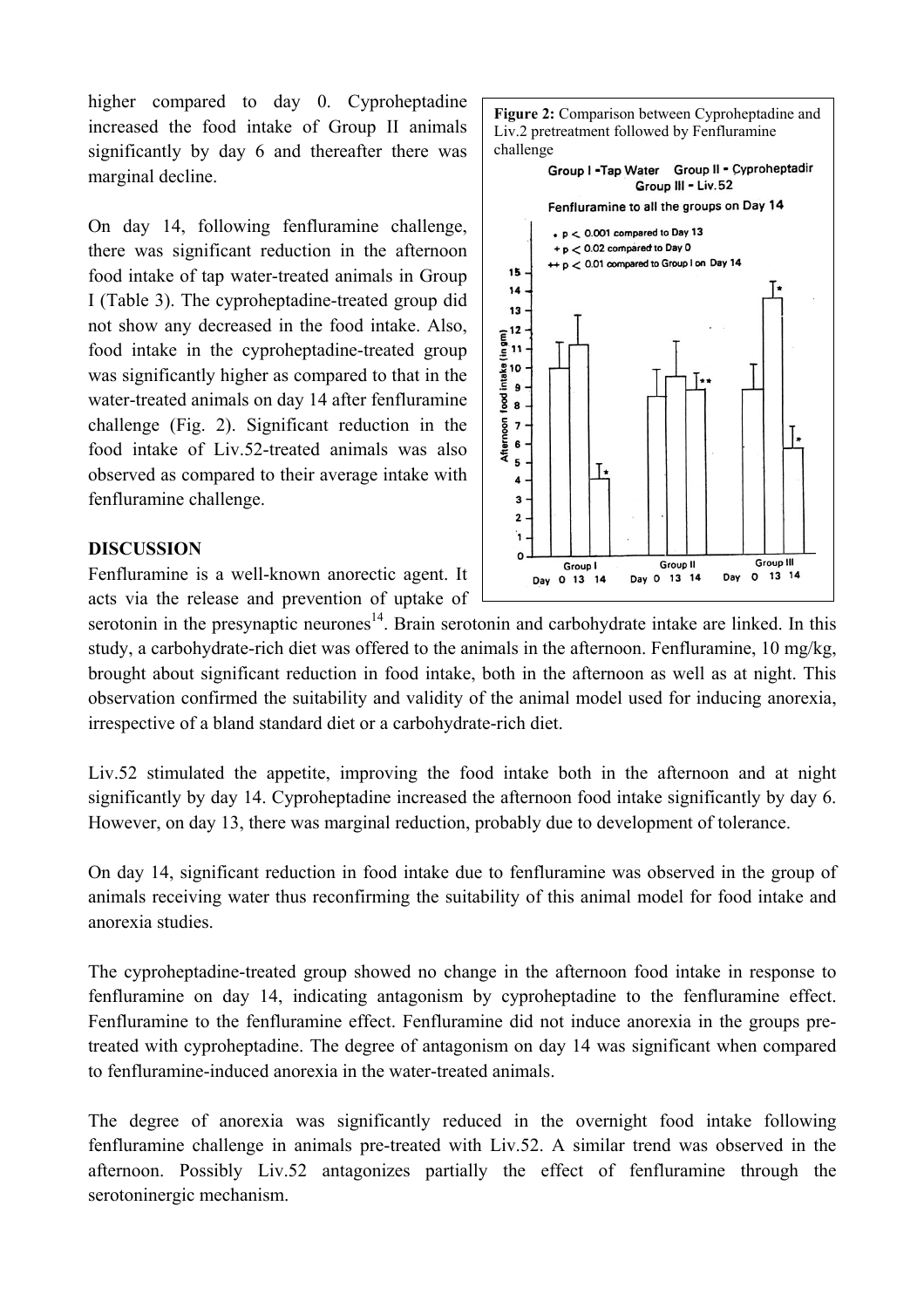Food intake is influenced by the biorhythms of hunger and satiety. The balance between satiety and appetite is lost during anorexia. Kulkarni *et al.*, have shown that Liv.52 normalised the appetiticsatiety rhythm in children, while cyproheptadine did not<sup>15</sup>. Liv.52 possibly corrects the physiological balance. It is possible that the action of Liv.52 is more physiological than pharmacological and it acts possibly through correcting the physiological imbalance.

Rats are nocturnal animals and in this study the increase in the overnight food intake was apparently more with Liv.52 treatment, compared to the increased food intake in the afternoon. This supports the contention that Liv.52 possibly normalizes the hunger-satiety cycle and stimulates the appetite.

## **REFERENCES**

- 1. Duhault, J., Boulanger, M., Voisin, C., Malen, Ch. and Schmitt, H., "Fenfluramine and 5-hydroxytryptamine, Part 2. Involvement of brain 5-hydroxytryptamine in the anorectic activity of fenfluramine". *Arzneim. Fosch.* (Drug Research) (1975) : 25, Nr. 11, 1758-1762.
- 2. Douglas, William, W., "Histamine and 5-hydroxytryptamine (serotonin) and their antagonists". In: Louis S. Goodman and Alfred Gilman (Eds). *The Pharmacological Basis of Therapeutics* (1985), 7<sup>th</sup> Edition, 634, Macmillan Publishing Co., New York.
- 3. Stone, C.A., Wenger, H.C., Ludden, C.T., Stavonski, I.M. and Ross, C.A. "Antiserotonin, antihistaminic properties of cyproheptadine". *J. Pharmac. Exp. Ther.* (1961) : 131, 73-84.
- 4. Andronic, A. and DiMascio, A., "Appetite stimulating and weight gain properties of cyproheptadine (Periactin) in geriatric subjects". *Curr. Ther. Res.* (1971) : 13, 40-41.
- 5. Dayal, R.S., Kalra, K. and Mital, U.P. "Liv.52 therapy in cases of malnutrition, infective hepatitis, infantile cirrhosis and anorexia". *The Antiseptic* (1974): 71, No. 2, 89.
- 6. Habibullah, C.M., Chandra, Vinod, Padmanabhan, C.G. and Ram Krishna, R., "Liv.52 in acute viral hepatitis : results of a double blind study". *The Antiseptic* (1978) : 8, 491.
- 7. Mehrotra, M.P. and Tandon, S., "Liv.52 a clinico-biochemical trial in hepatic cirrhosis." *Curr. Med. Pract.* (1973): 17, 4, 185.
- 8. Kulkarni, R.D., "Effect of ethanol on liver function and its relation to hangover : protective effect of Liv.52." *Ind. Drugs* (1980) : 11, 363.
- 9. Indira Bai, Rao, W.P.R. and Subba, K.V., "Therapy of anorexia with Liv.52". *The Antiseptic*  $(1970): 8, 615.$
- 10. Pai, V.R., Borgave, M.A., Sule, C.R., Kale, S.S. and Kale, S., "Liv.52 therapy in hypoproteinaemia". *J. Ind. Med. Prof.* (1972) : 6, 8447.
- 11. Saxena, S., "Liv.52 in anorexia in paediatric practice". *Curr. Med. Pract.* (1971) : 1, 580.
- 12. Reddy, Y.R., Sulochana, K.S. and Mathur, Y.C., "A clinical study of the effect of Liv.52 on the growth pattern of normal and malnourished children in rural areas (310 cases)". *Paed. Clin. India* (1975) : 3, 157.